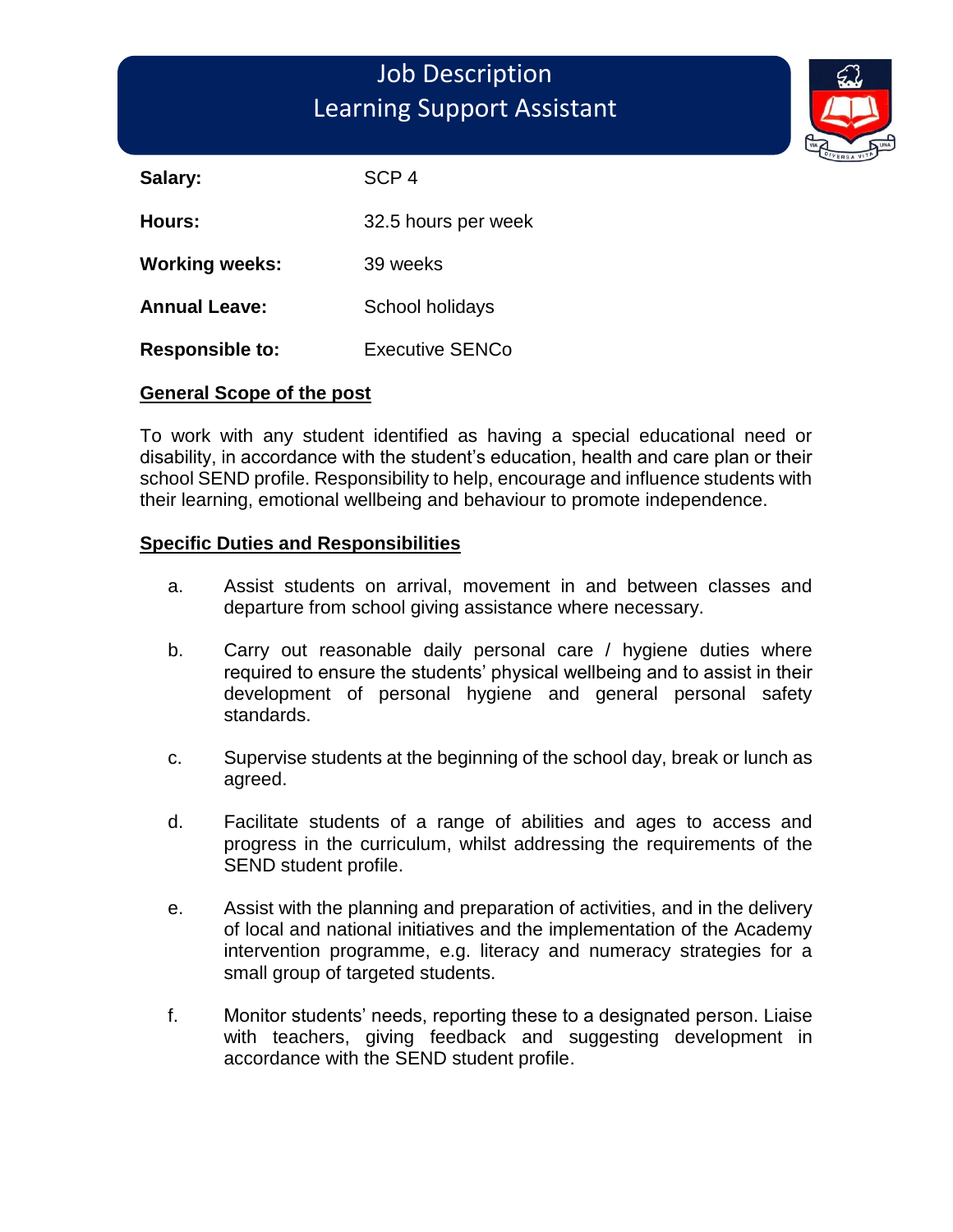# Job Description Learning Support Assistant



- g. Promote development and learning (physical, emotional, educational, and social). Observe and record development as required by the Academy.
- h. Be a key worker for a small number of designated students ensuring the SEND student profile reviews are effective and carried out in line with the Code of Practice.
- i. Lead on a small intervention group (academic, social or emotional).
- j. Help prepare materials, organise and adapt resources within the classroom.
- k. Mount displays of various material, visual aids and student material.
- l. Participate in school activities and attend staff meetings and training courses as required.
- m. Supervise assigned groups or classes with work set by the relevant teacher.
- n. Undertake such duties as may be determined from time to time within the scope of the post to support the general operation of the Academy.

### **2. MANAGEMENT/SUPERVISION**

None

#### **3. CREATIVITY AND INNOVATION**

Work is within a general framework of recognised protocols and procedures according to Academy, local and national government policies. May need to be creative when assisting with the planning of activities, or suggesting solutions for a student centred problem.

#### **4. CONTACTS AND RELATIONSHIPS**

Daily contact with pupils and their parents/carers, and other employees at the Academy. Liaise with other professionals under the supervision of the teacher.

### **5. DECISIONS**

#### **Discretion**

The post holder must act in accordance with Academy policies and procedures and relevant legislation, particularly in relation to child protection and behaviour management.